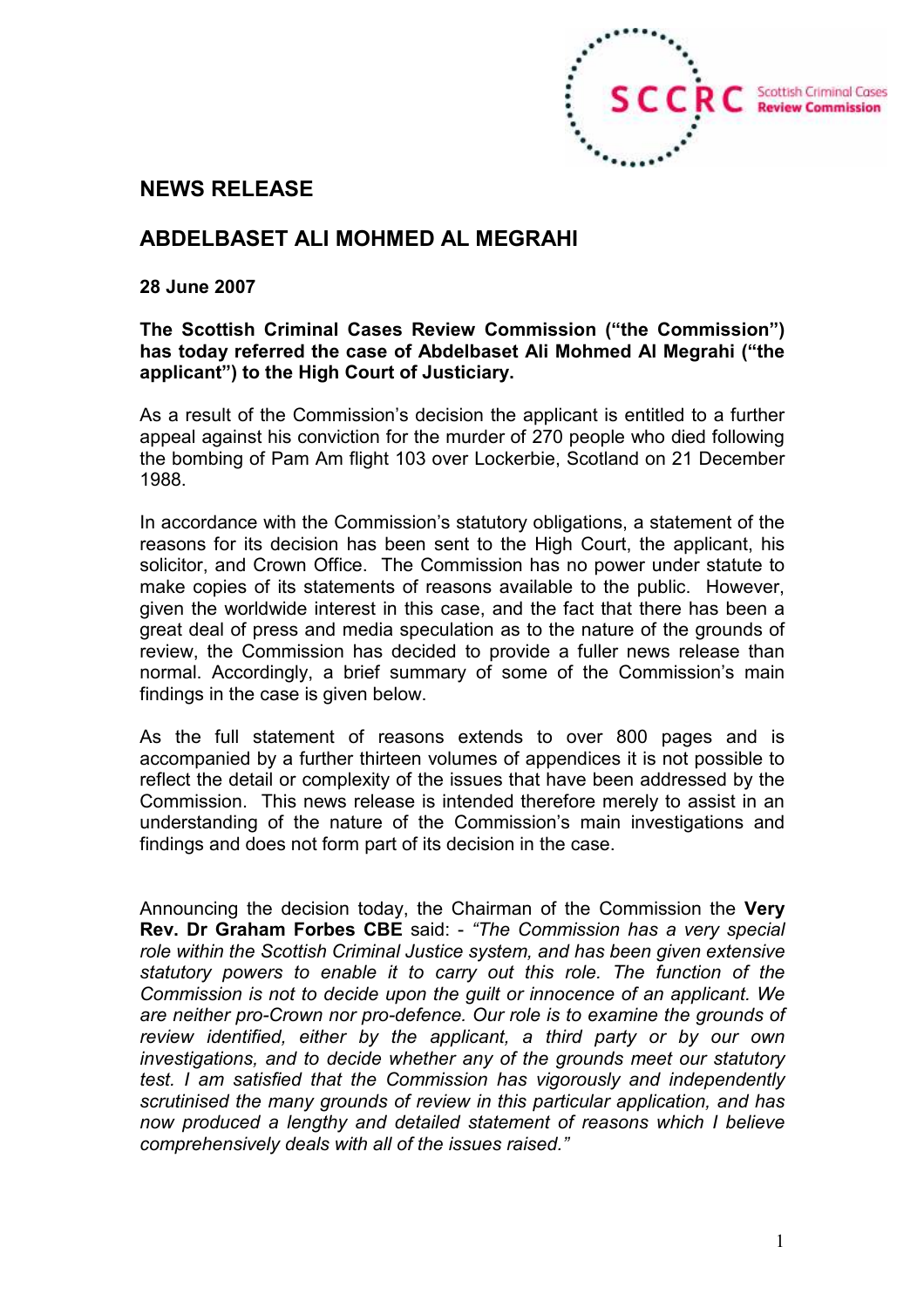Provost Forbes continued:- "It would have been impossible for us to have completed our investigation without the cooperation of other public and government bodies both at home and abroad, and we readily acknowledge this help. I would emphasise however that neither Scottish Ministers nor the Scottish Executive Justice Department, nor for that matter any other official body, has at any time sought to influence or interfere in the Commission's investigations; and all requests for appropriate grant aid to enable a full and comprehensive investigation and review have been properly met, without question.

This has been a difficult case to deal with. The Commission's enquiry team have worked tirelessly for over three years. Some of what we have discovered may imply innocence; some of what we have discovered may imply guilt. However, such matters are for a court to decide. The Commission is of the view, based upon our lengthy investigations, the new evidence we have found and other evidence which was not before the trial court that the applicant may have suffered a miscarriage of justice. The place for that matter to be determined is in the appeal court, to which we now refer the case."

Gerard Sinclair, the Chief Executive of the Commission said today: - "This has clearly been a unique case for the Commission in many ways, not least, in terms of the universal press and media interest. It has certainly been the longest, the most expensive and singularly most complex case we have had to investigate and review. I am pleased that after a full and thorough investigation we are now able to produce our statement of reasons. It has been difficult at times to ignore, and to refrain from commenting upon, the almost constant speculation regarding this review, much of which I have to say has been either inaccurate or simply incorrect. I hope however that the comprehensive statement of reasons which the Commission has now produced for the parties will answer the many questions which have been raised over the last 3 years. The Commission's involvement in the case is now at an end. It is a matter entirely for those representing the Crown and the defence at any future appeal to decide whether they wish to rely upon the conclusions reached by the Commission, or develop arguments of their own. Thereafter, it will be for the appeal court to decide whether there has been a miscarriage of justice in this case."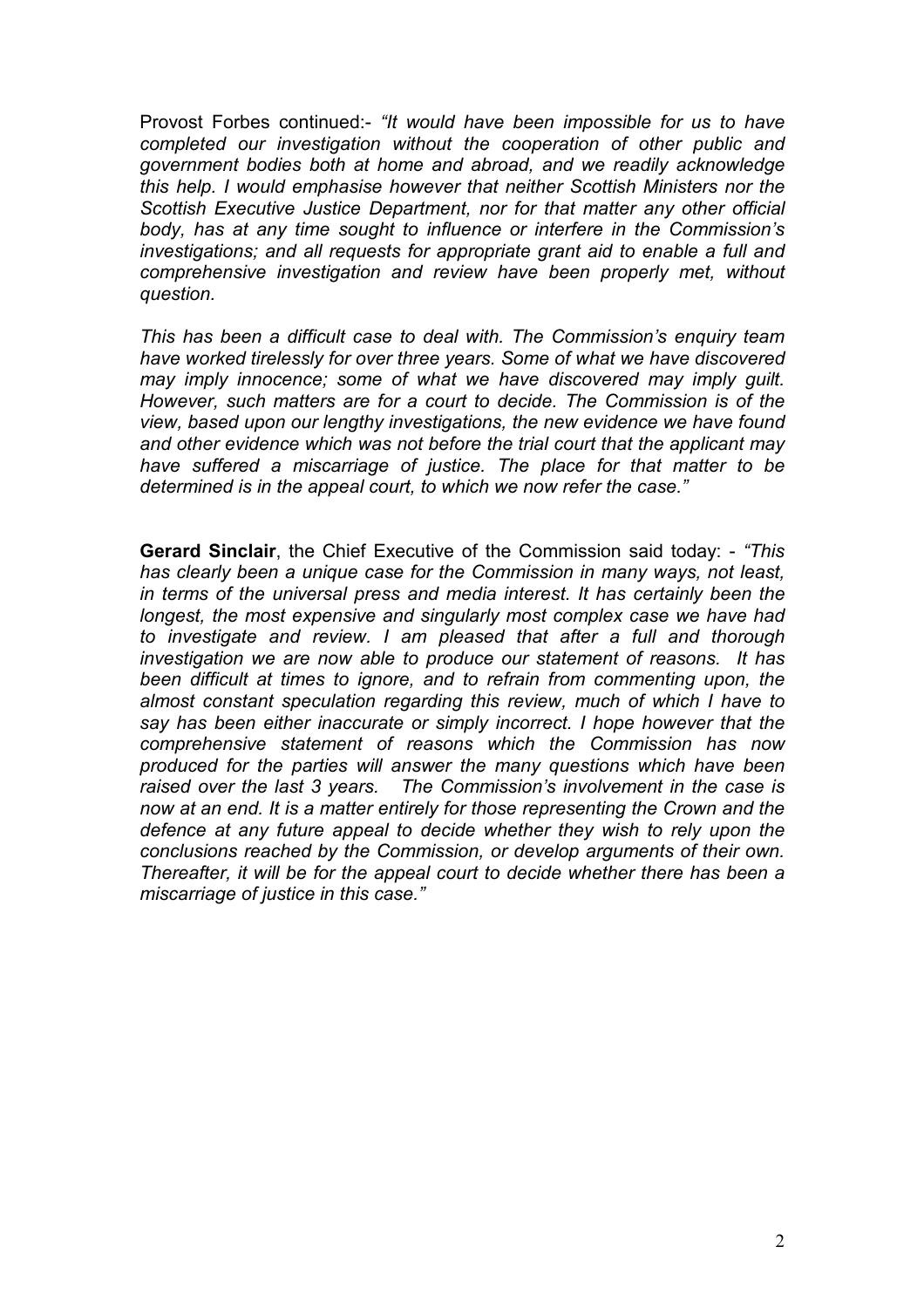## 1. 0 Background

1.1 On 31 January 2001, following a trial at the High Court of Justiciary sitting in the Netherlands ("the trial court"), the applicant, a Libyan national, was convicted by three Scottish judges of murdering those who died as a result of the bombing of PA103. A co-accused, Al Amin Khalifa Fhimah, also a Libyan, was found not guilty. The applicant's appeal against conviction was rejected by the High Court on 14 March 2002. Although appeals by both the Crown and the applicant in relation to the sentence are still ongoing, those proceedings are entirely separate from the Commission's role in the case which concerned only the conviction.

# 2.0 The Review

2.1 The applicant applied to the Commission for a review of his conviction on 23 September 2003. The application, which comprised 16 separate volumes of submissions and supporting materials, contained numerous grounds on which it was argued the case should be referred to the High Court. In February 2004 the Commission allocated the case to an investigative team consisting of a senior legal officer (Robin Johnston) and two legal officers (Andrew Beadsworth and Gordon Newall). An additional legal officer (Michael Walker) was involved in the case on a part time basis.

2.2 Throughout 2004 the firm of solicitors representing the applicant at that time lodged with the Commission a further five sets of submissions, the contents of which significantly broadened the scope of the initial application. The Commission also received and considered numerous submissions from other parties.

2.3 Correspondence was also received from the relatives of some of the victims who enquired mainly as to progress in the investigation.

2.4 During its investigation of the case the Commission had access to a wide range of materials including the following:

- the transcript of the evidence and submissions at trial;
- the Crown and defence productions at trial;
- all witness statements obtained by the police during its investigation including an electronic database of over 15,000 such statements;
- copies of all witness statements obtained by the Crown in preparation for the trial;
- the correspondence files prepared by the firm of solicitors which acted for the applicant at trial and in his appeal against conviction, and copies of all witness statements obtained by them from witnesses based in the United Kingdom;
- an electronic database consisting of all information held on the case by the firm of solicitors which acted for co-accused at trial.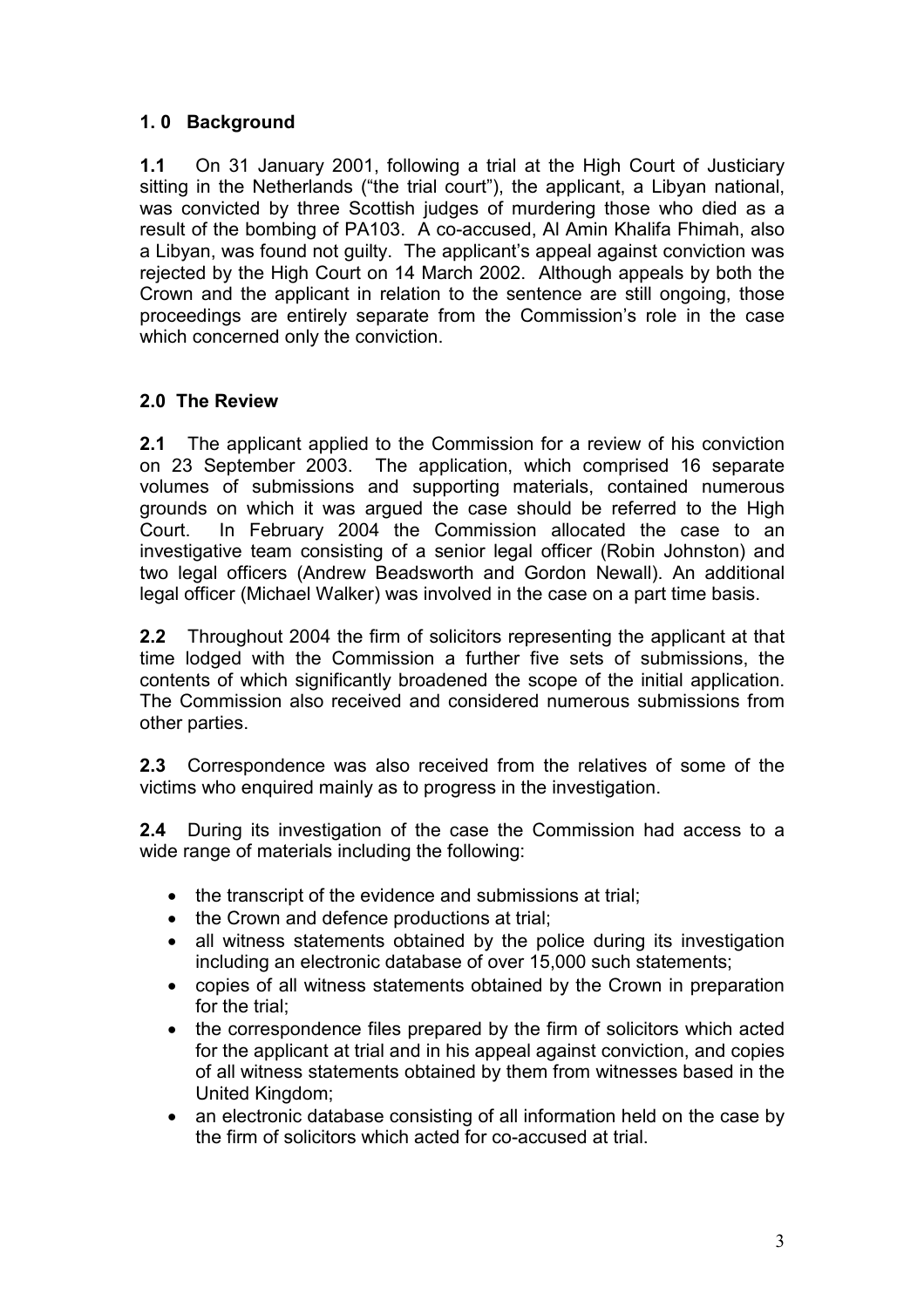2.5 As the custodians of much of the evidence in the case, Dumfries & Galloway Police were the Commission's principal source of additional information, receiving over 200 separate written requests for information from the Commission. In addition numerous visits were made to Dumfries police office where members of the enquiry team were given access to material held there. The Commission's enquiry team was also given access to materials held by the Forensic Explosives Laboratory at Fort Halstead, Kent, which dealt with the forensic examination of items during the police investigation. A substantial amount of information was also obtained from other agencies including Crown Office and the Security Service.

2.6 The Commission's further enquiries were wide-ranging and took place in the United Kingdom, Malta, Libya and Italy from 2004 onwards. As well as examining the information provided to it, the Commission interviewed a further 45 witnesses, including the applicant and his co accused Mr Fhimah. Many of these interviews were conducted over several days and a number of the witnesses required to be seen on more than one occasion. Enquiries in Malta and Italy also involved the recovery of official records from various bodies.

2.7 As the Commission's statutory powers do not extend beyond Scotland, some difficulties were encountered where witnesses living in other countries refused to be interviewed. In the majority of cases these difficulties were resolved through discussions with the individuals concerned, but in respect of several witnesses living in Malta this was not possible. Accordingly at an early stage of the review an approach was made to the Attorney General of Malta to establish whether the Commission could make use of the provisions of Maltese law to obtain statements from the witnesses concerned. The Commission was advised by the Attorney General that in order to do so a written agreement between the United Kingdom and Malta would be required. Following a meeting with the Foreign and Commonwealth Office ("FCO"), in July 2005 the Commission drafted and sent such an agreement to the FCO which thereafter forwarded it to the Maltese authorities. After lengthy negotiations the agreement was signed by the United Kingdom and Maltese authorities in June 2006. The witnesses in question were interviewed by the Commission's enquiry team in August of that year.

2.8 The Commission continued to interview witnesses and examine productions during 2006 and 2007, and concluded its investigations in April 2007. Between the initial submissions and the additional submissions received during the course of the review, the Commission identified a total of 48 principal grounds for consideration and review by the Commission. In addition, as a result of our own investigations the Commission identified some further potential grounds of review. Many of the original grounds were the subject of numerous separate submissions and allegations submitted over many hundreds of pages. In relation to 45 of the original 48 grounds identified, the Commission has concluded that it does not believe that a miscarriage of justice has occurred. Of the remaining grounds, some of which resulted from the Commission's own investigations, the Commission has identified 6 grounds where it believes that a miscarriage of justice may have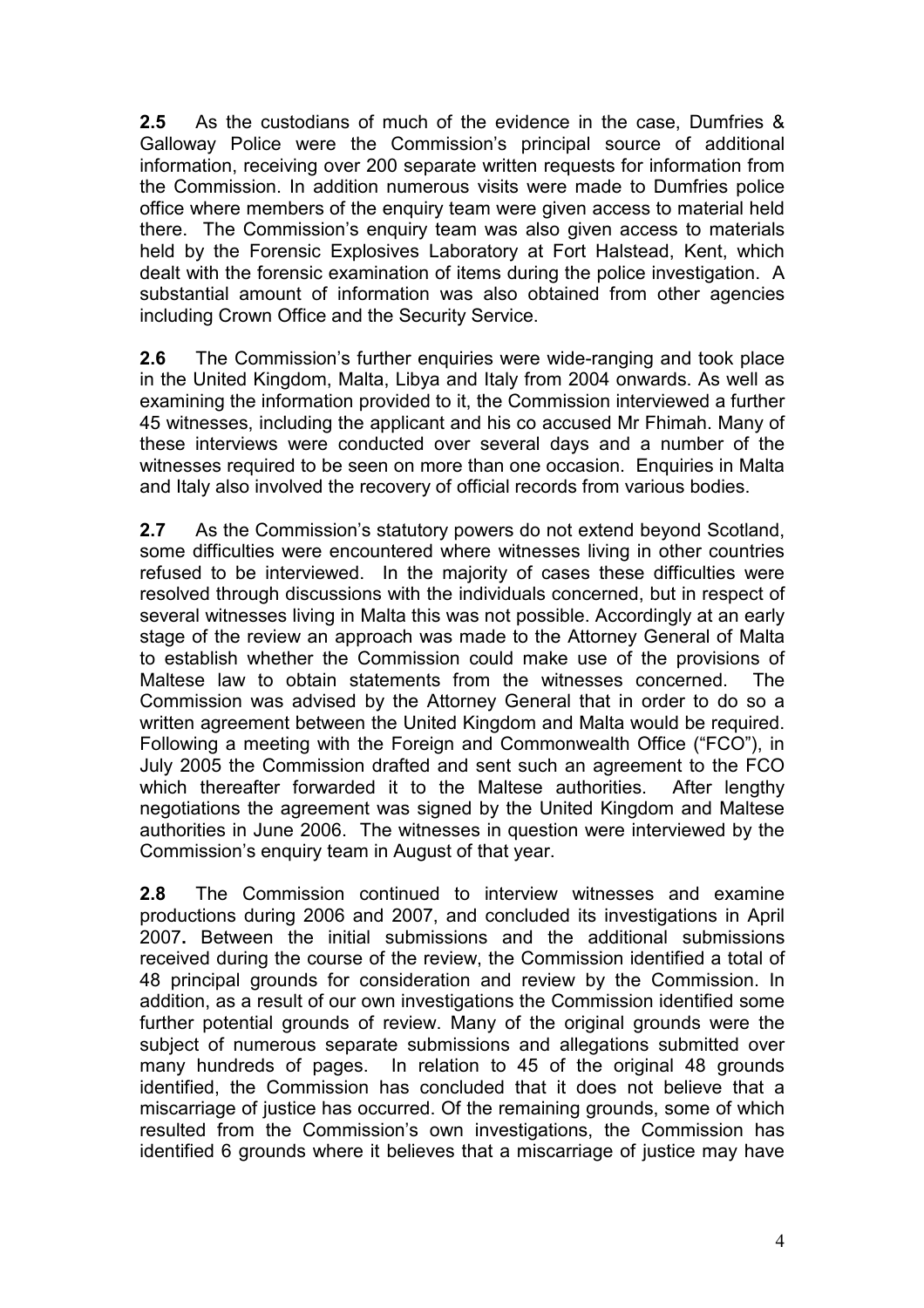occurred and that it is in the interests of justice to refer the matter to the court of appeal.

# 3.0 The evidence at trial

3.1 In order to understand the Commission's findings in the case it is helpful to summarise the evidence on which the applicant's conviction is based.

3.2 The trial court found that the bomb which destroyed PA103 was contained within a Toshiba RT-SF16 radio cassette player which had been placed inside a brown hardshell Samsonite suitcase (known as "the primary suitcase"). Also established to have been inside the primary suitcase were twelve items of clothing and an umbrella, a number of which were traced to a shop called Mary's House in Sliema, Malta. When interviewed by the police, the proprietor of Mary's House, Anthony Gauci, recalled selling many of the items to a man he described as Libyan.

3.3 It was established that the bomb had been triggered by a digital timer known as an MST-13 which was manufactured by a firm based in Switzerland named MEBO. The trial court accepted the evidence given by one of the partners in that firm, Edwin Bollier, that in 1985 and 1986 he had supplied 20 sample MST-13 timers to Libya.

**3.4** The trial court also found that the primary suitcase had been placed on board Air Malta flight KM180 from Malta to Frankfurt where it was transferred via the baggage system to Pam Am flight 103A ("PA103A") from Frankfurt to Heathrow, and thereafter to PA103 itself.

3.5 The evidence relied upon by the trial court to convict the applicant was as follows:

- Anthony Gauci's evidence that the purchaser of the items resembled the applicant "a lot".
- Evidence from various sources that Mr Gauci sold the items on 7 December 1988, a date on which the applicant was proved to be in Malta staying in a hotel close to Mary's House.
- Evidence that on 20-21 December 1988 the applicant was in Malta travelling on a "coded" passport (i.e. a passport in a false name issued by the Libyan passport authority); and that on 21 December 1988 he was at Luqa airport at a time when baggage for flight KM180 was being checked in.
- Evidence that in 1985 the applicant was a member of the Libyan intelligence service ("JSO", later named "ESO") and until January 1987 was head of the airline security section of that organisation.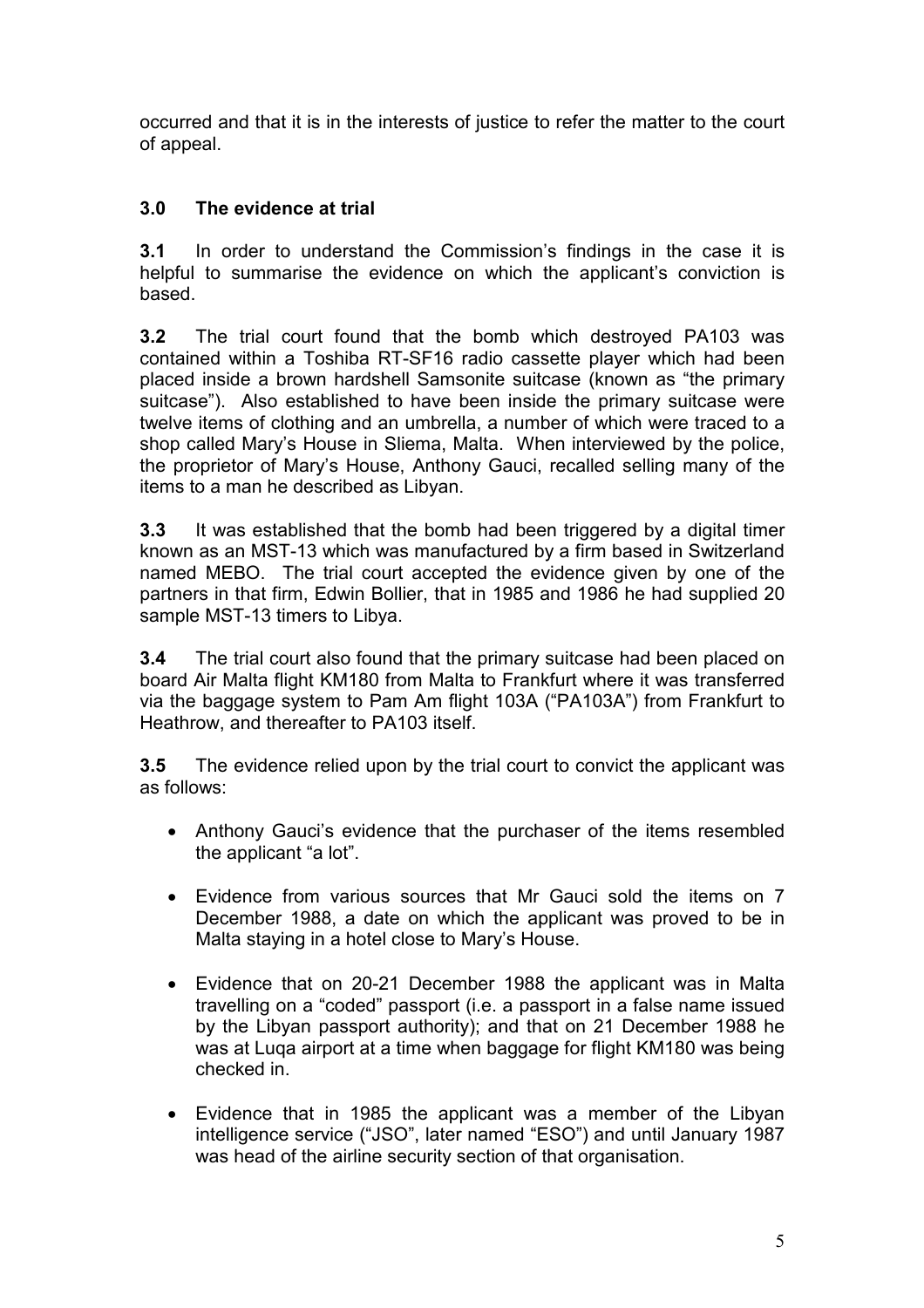• Evidence of the applicant's association with Mr Bollier and with various members of the JSO and Libyan military who purchased MST-13 timers from him.

### 4.0 Main grounds that were rejected by the Commission

4.1 The following is a summary of some of the Commission's main findings on the grounds of review which were not accepted by the Commission, and accordingly do not form part of the grounds of referral.

- In the initial application to the Commission, reference was made to a former police officer who, it was alleged, worked at a senior level in the police investigation and could provide "sensitive" information about the case. A number of the allegations made on behalf of the applicant were based on information apparently provided by this witness. The true identity of the witness was not disclosed in the application; instead, a pseudonym, "the Golfer", was used. The Commission's enquiry team interviewed the Golfer, a former detective sergeant, on three separate occasions during which he made a number of allegations concerning the conduct of the police investigation. As a result of its enquiries the Commission is satisfied that the Golfer was involved in the police investigation into the bombing of PA103. However, there was a vast array of inconsistencies and contradictions between, and sometimes within, his statements to the Commission. There were also inconsistencies between what he told the Commission and what the submissions alleged he had told the applicant's former legal representatives. In addition the Commission considered some of his allegations to be implausible when considered alongside other evidence in the case, and unsupported or refuted when viewed in the context of the Commission's other findings (see below). In light of this the Commission has serious misgivings as to the credibility and reliability of this witness and was not prepared to accept his allegations.
- Many of the initial and additional submissions received on behalf of the applicant sought to challenge the origin of various items which the trial court accepted were within the primary suitcase. The items in question consisted of a Slalom-make shirt, a pair of Yorkie-make trousers, a babygro and the instruction manual relating to the Toshiba radio cassette player used to conceal the explosive device. To some extent the submissions were based upon allegations said to have been made by the Golfer. Underlying each of them was a suspicion about the conduct of the investigating authorities who, it was alleged, had manipulated, altered or fabricated statements, productions and other records in order to make out a case against the applicant. The Commission conducted extensive investigations into each of the allegations and is satisfied there is no proper basis for any of them. The allegations were further undermined by records recovered by the Commission from the Forensic Explosives Laboratory.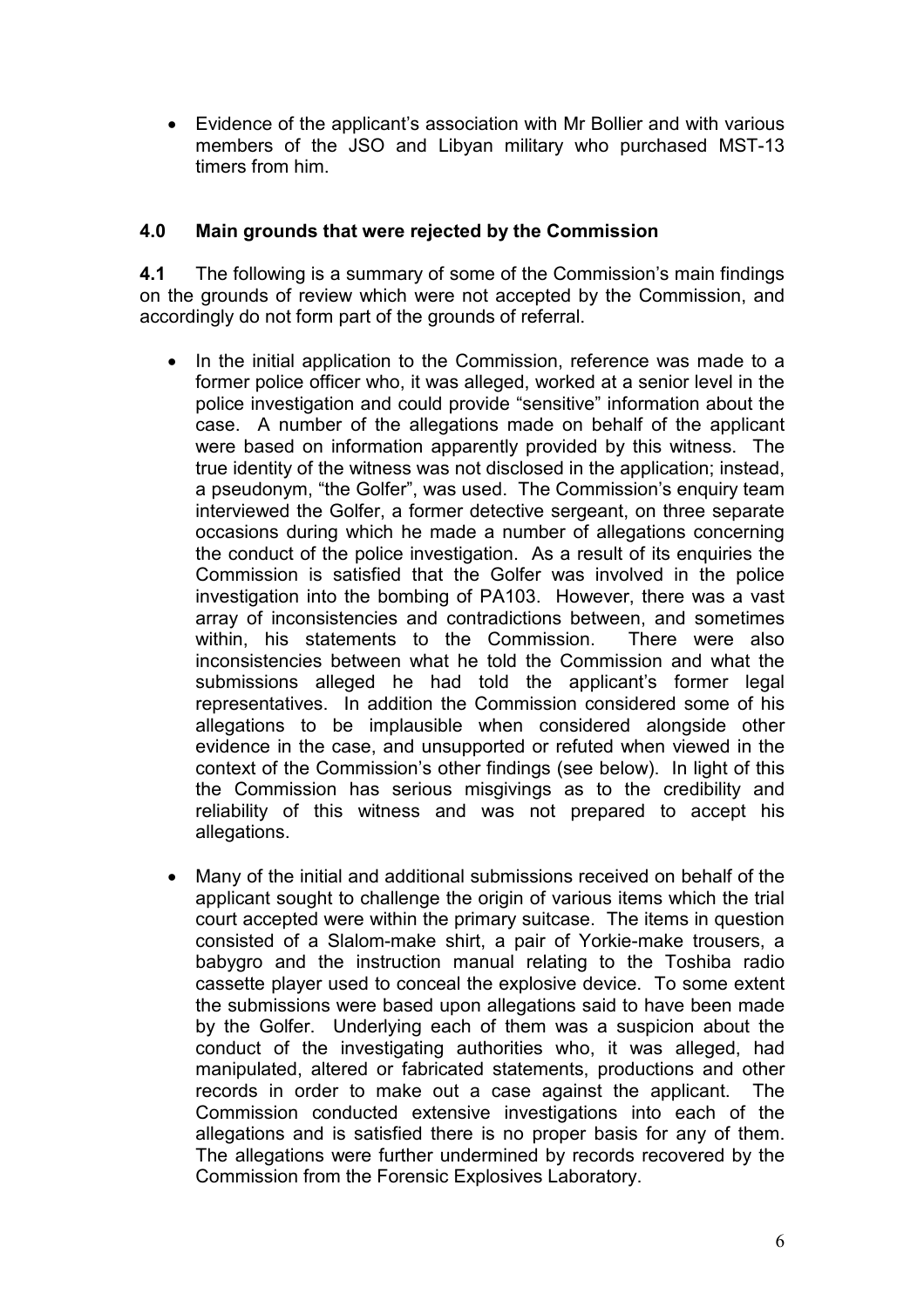- The additional submissions also sought to cast doubt on the origin of a fragment of circuit board recovered by forensic scientists which the trial court accepted had been part of the MST-13 timer that triggered the bomb. Underlying those submissions was the allegation that evidence of the timer fragment had been fabricated in order to implicate Libya in the bombing. The Commission undertook extensive enquiries in this area but found nothing to support that allegation or to undermine the trial court's conclusions in respect of the fragment.
- Various materials were submitted to the Commission in connection with the evidence given at trial by Mr Allen Feraday, one of the forensic scientists involved in the case. It was pointed out that the Court of Appeal in England had overturned a number of convictions which had been based, at least in part, on Mr Feraday's evidence. The Commission examined papers relating to each of the cases and is satisfied that the evidence given by Mr Feraday on those occasions was different in nature from that which he gave at the applicant's trial. Furthermore, Mr Feraday's evidence concerning the origins of the timer fragment was largely supported by experts instructed by the defence prior to the trial.
- A substantial number of allegations were made to the Commission regarding the manner in which the applicant was represented by the legal advisers who acted for him at his trial and his appeal against conviction. The allegations were wide-ranging and covered failures to prepare and present the applicant's defence and to advance legal argument on his behalf. As part of its investigations regarding these claims the Commission conducted lengthy interviews with several members of the applicant's former defence team. However, applying the tests which have been set down by the High Court in previous cases dealing with such matters, the Commission did not consider the allegations to be well-founded.
- The Commission also investigated claims that a former police officer who was involved in searches of the area around Lockerbie after the crash had found a "CIA badge" but had been told by colleagues that such items were not to be recorded as evidence. As part of its enquiries into this allegation the Commission interviewed the officer concerned. It also took statements from another officer who it was alleged had been present when the badge was found, and from the senior investigating officer at the time. Both of these witnesses disputed the officer's claims and the Commission's other enquiries established nothing that might support the claims. Accordingly the Commission was not prepared to accept the officer's allegations.
- It was also alleged in the submissions that items found at the scene of the crash had been "spirited away" and that there had been "unofficial CIA involvement" in the recovery and examination of these. One such item was a suitcase belonging to one of the passengers on PA103,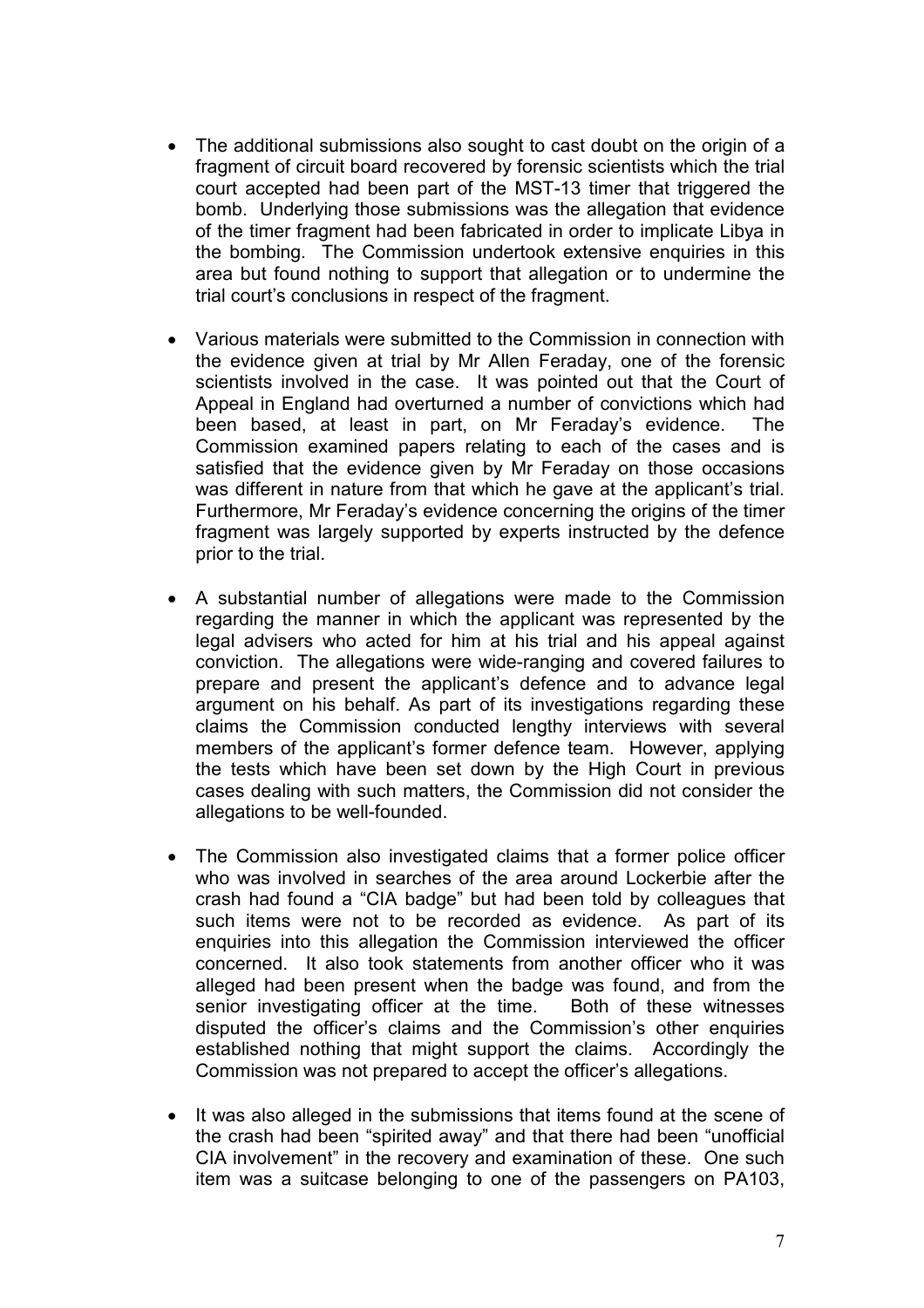Major Charles McKee. Despite extensive enquiries the Commission found no evidence to suggest that anyone other than Scottish police officers came into contact with Major McKee's suitcase at the scene of the crash. The Commission also found no evidence to support the allegation that a hole had been cut in Major McKee's suitcase in order to gain access to its contents.

Since the time of the bombing numerous allegations have circulated concerning the possible involvement of Khaled Jaafar, a passenger on PA103 who boarded PA103A at Frankfurt. A number of those allegations were repeated in submissions made to the Commission. The results of the Commission's enquiries in this connection provide no support for the claim that Mr Jaafar was involved, wittingly or unwittingly, in the bombing.

### 5.0 Grounds of referral

5.1 The following is a brief summary of some of the Commission's main findings on the grounds of review which formed the basis of the grounds of referral:

- A number of the submissions made on behalf of the applicant challenged the reasonableness of the trial court's verdict, based on the legal test contained in section 106(3)(b) of the Criminal Procedure (Scotland) Act 1995. The Commission rejected the vast majority of those submissions. However, in examining one of the grounds, the Commission formed the view that there is no reasonable basis in the trial court's judgment for its conclusion that the purchase of the items from Mary's House, took place on 7 December 1988. Although it was proved that the applicant was in Malta on several occasions in December 1988, in terms of the evidence 7 December was the only date on which he would have had the opportunity to purchase the items. The finding as to the date of purchase was therefore important to the trial court's conclusion that the applicant was the purchaser. Likewise, the trial court's conclusion that the applicant was the purchaser was important to the verdict against him. Because of these factors the Commission has reached the view that the requirements of the legal test may be satisfied in the applicant's case.
- New evidence not heard at the trial concerned the date on which the Christmas lights were illuminated in the area of Sliema in which Mary's House is situated. In the Commission's view, taken together with Mr Gauci's evidence at trial and the contents of his police statements, this additional evidence indicates that the purchase of the items took place prior to 6 December 1988. In other words, it indicates that the purchase took place at a time when there was no evidence at trial that the applicant was in Malta.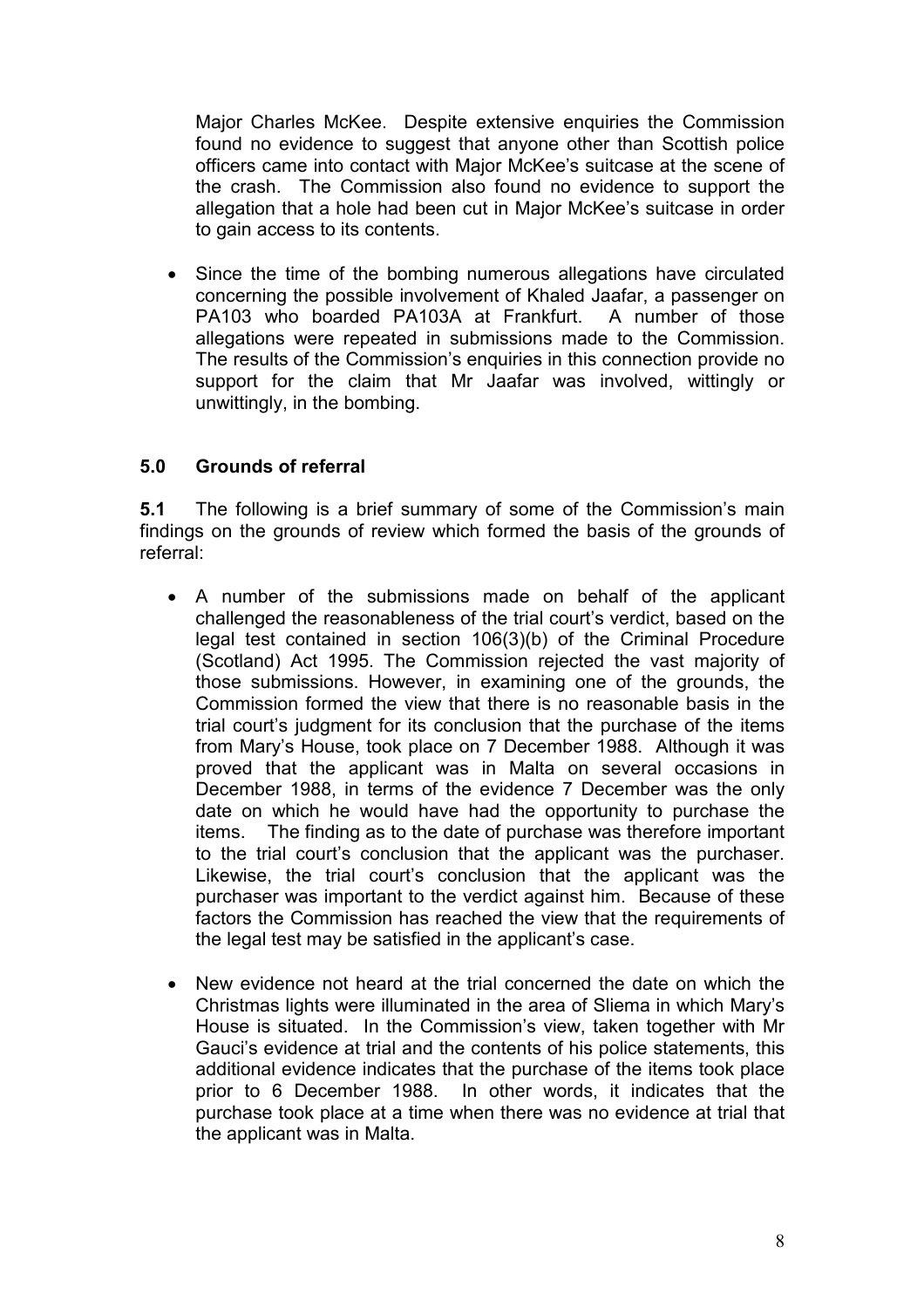- Additional evidence, not made available to the defence, which indicates that four days prior to the identification parade at which Mr Gauci picked out the applicant, he saw a photograph of the applicant in a magazine article linking him to the bombing. In the Commission's view evidence of Mr Gauci's exposure to this photograph in such close proximity to the parade undermines the reliability of his identification of the applicant at that time and at the trial itself.
- Other evidence, not made available to the defence, which the Commission believes may further undermine Mr Gauci's identification of the applicant as the purchaser and the trial court's finding as to the date of purchase.

## 6.0 Interests of justice test

6.1 Before referring a case to the High Court the Commission must be satisfied not only that a miscarriage of justice may have occurred but also that it is in the interests of justice that a reference be made.

6.2 In determining whether it was in the interests of justice to refer the case the Commission considered a range of matters. These included the various statements which the applicant gave to his legal representatives before the trial in which he set out his position in respect of the allegations against him. It also included the statements which the applicant gave to the Commission. Although there were a number of inconsistencies and contradictions in these accounts, the Commission did not consider the contents of these statements justified the refusal of the case in the interests of justice.

6.3 The Commission also took into account a letter submitted by Libya to the United Nations Security Council in 2003 in which it accepted "responsibility for the actions of its officials" in the "Lockerbie incident". However, as the Commission did not view the letter as amounting to confirmation by Libya of the applicant's guilt, it did not believe that its terms justified refusing his case in the interests of justice.

6.4 Accordingly, the Commission has now referred the case of the applicant to the High Court of Justiciary.

### 7.0 Media Speculation over the last 3 years

7.1 The Commission has refrained from commenting publicly upon the many articles and stories which have appeared in the press and media during the time of its review of this case. It is fair to say however that much of the information that has been written about the Commission's investigations has been either inaccurate or incorrect. This can only have been upsetting to many of the parties involved in this matter, including the applicant, witnesses at the trial and the families of the victims.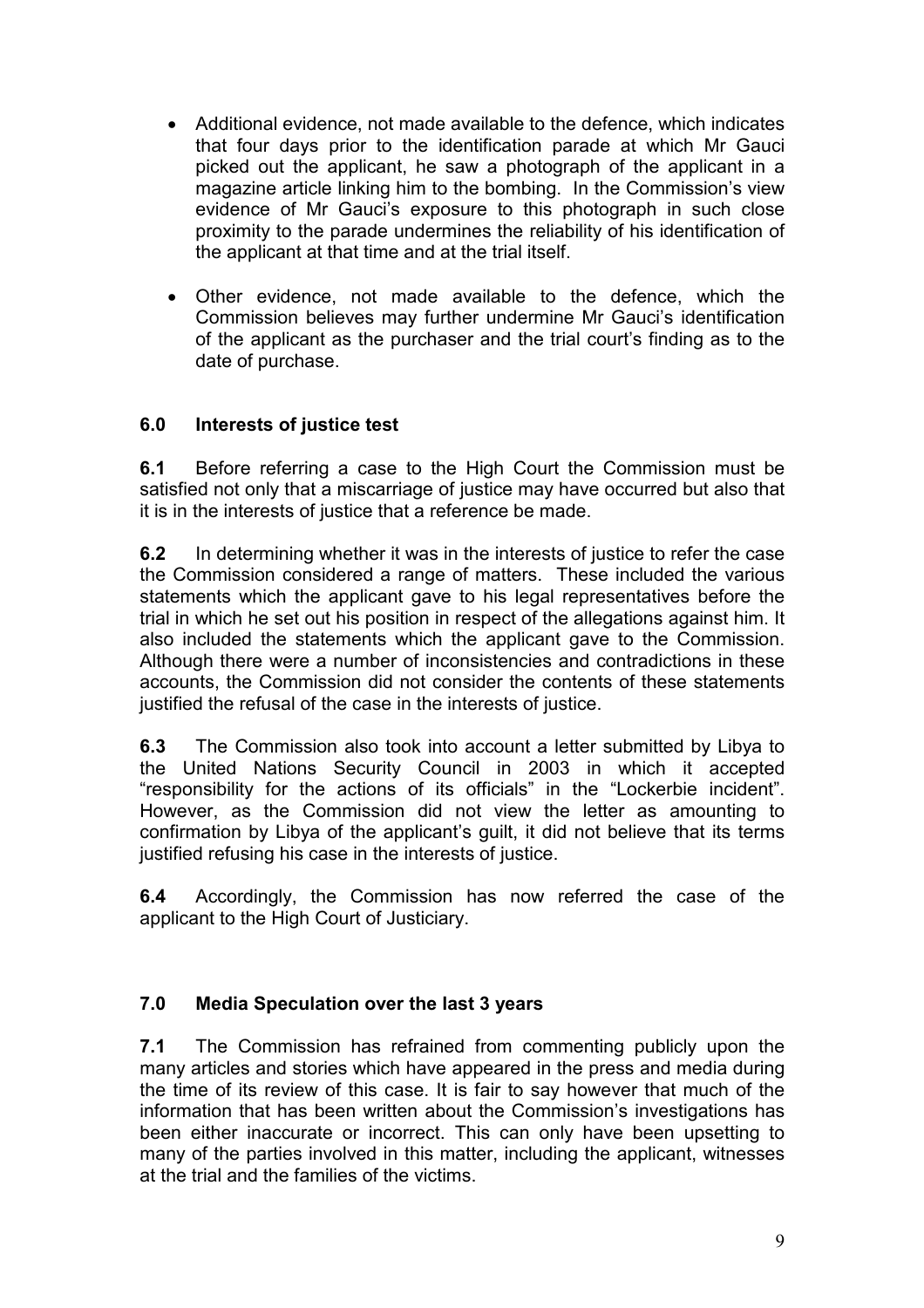7.2 As recently as within the last week there has been a great deal of media speculation about what is contained within the Commission's statement of reasons, and the reasons for a referral. The Commission is satisfied that the confidentiality of both its enquiries, and the content of its statement of reasons have remained entirely secure during the whole of the review period, and that there has been no leakage of information from within the organisation. Many of the press reports published during the review have simply involved a repetition of certain of the original defence submissions received by the Commission at the beginning of its review, and which have formed the basis of a large part of the Commission's investigation. As indicated in this release, the Commission has concluded after full and proper investigation that these submissions are unsubstantiated and without merit. In particular the Commission has found no basis for concluding that evidence in the case was fabricated by the police, the Crown, forensic scientists or any other representatives of official bodies or government agencies.

7.3 The Commission hopes that, by providing additional information in its short summary of some of the grounds of review and of the conclusions reached, this will end some of these inaccurate reports. The statement of reasons obviously deals with all of these matters in substantially greater detail.

### Other information

8.0 The total cost of reviewing the case to date has been £1,108,536. The majority of costs have been in relation to office accommodation, investigation costs including travel, staff salaries and fees of Board members. The breakdown of cost on an annual basis is as follows:

| Year                  | Cost       |
|-----------------------|------------|
| 2003-04               | £41,000    |
| 2004-05               | £274,892   |
| 2005-06               | £361,562   |
| 2006-07               | £369,785   |
| 2007-08 (Anticipated) | £61,297    |
| <b>Total</b>          | £1,108,536 |

# Please note: no further comment will be made by the Commission on the case.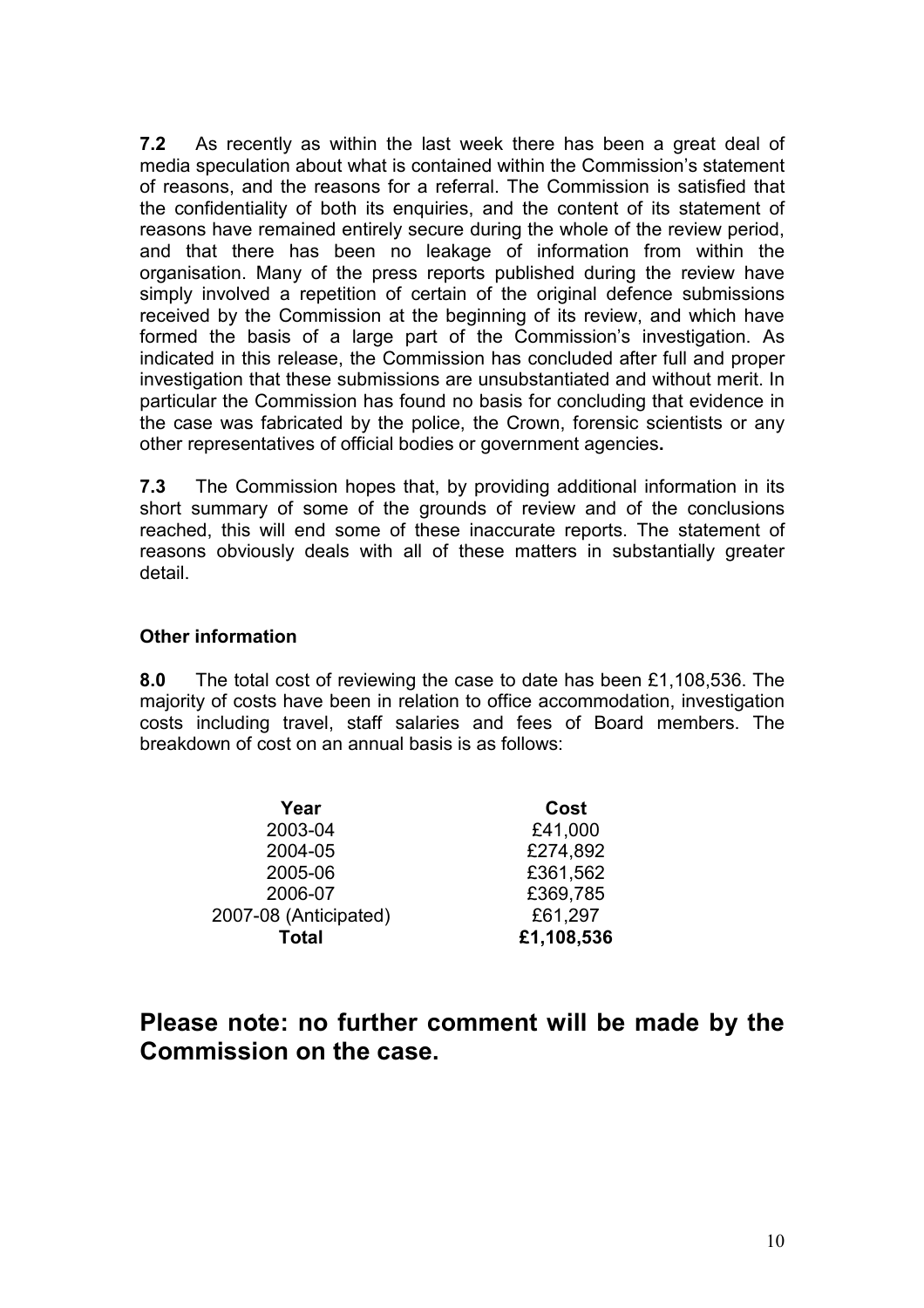## NOTES FOR EDITORS

When issuing a press release the Commission normally attaches a brief background note on the work of the Commission for the benefit of editors. As this case is likely to attract additional media interest beyond the Scottish media, the Commission has prepared this expanded note, which is provided for your assistance. In addition to the news release, although the Commission will not be giving any interviews regarding its decision, stock video footage of the Commissions' offices will be available from BBC Scotland at no cost by contacting the Planning Department, telephone 0141 338 2760, email scottish.planning@bbc.co.uk

You may also wish to note that the Commission's annual report for the year 2006/07 will be published and available on the Commission's website from the beginning of July 2007.

### 9.0 The Commission

### 9.1 Background

The Commission is an independent, public body which was established in 1999 by section 194A of the Criminal Procedure (Scotland) Act 1995 as amended. It has responsibility for reviewing alleged miscarriages of justice in Scotland.

Under section 194B of the 1995 Act, the Commission has the power to refer to the High Court of Justiciary any conviction or sentence passed on a person, whether or not an appeal against the conviction or sentence has been heard and determined previously. The consequence of a reference is that the High Court hears an appeal in the case.

Section 194C of the Act provides the statutory test that the Commission must apply in reviewing a case. This test, which is different from the test applied by the CCRC in England, provides that the Commission may refer a case where it believes that:-

- (a) a miscarriage of justice may have occurred; and
- (b) it is in the interests of justice that a reference should be made.

N.B. The Commission do not assess whether a conviction is "unsafe", as this is an English test.

Details of the tests, and how they may be applied, can be found on the Commission's website, www.sccrc.org.uk.

The Commission has a statutory obligation to provide statements of reasons for its decisions. In referral cases the statement of reasons is sent to the High Court, the applicant concerned (and his representatives, if any) and Crown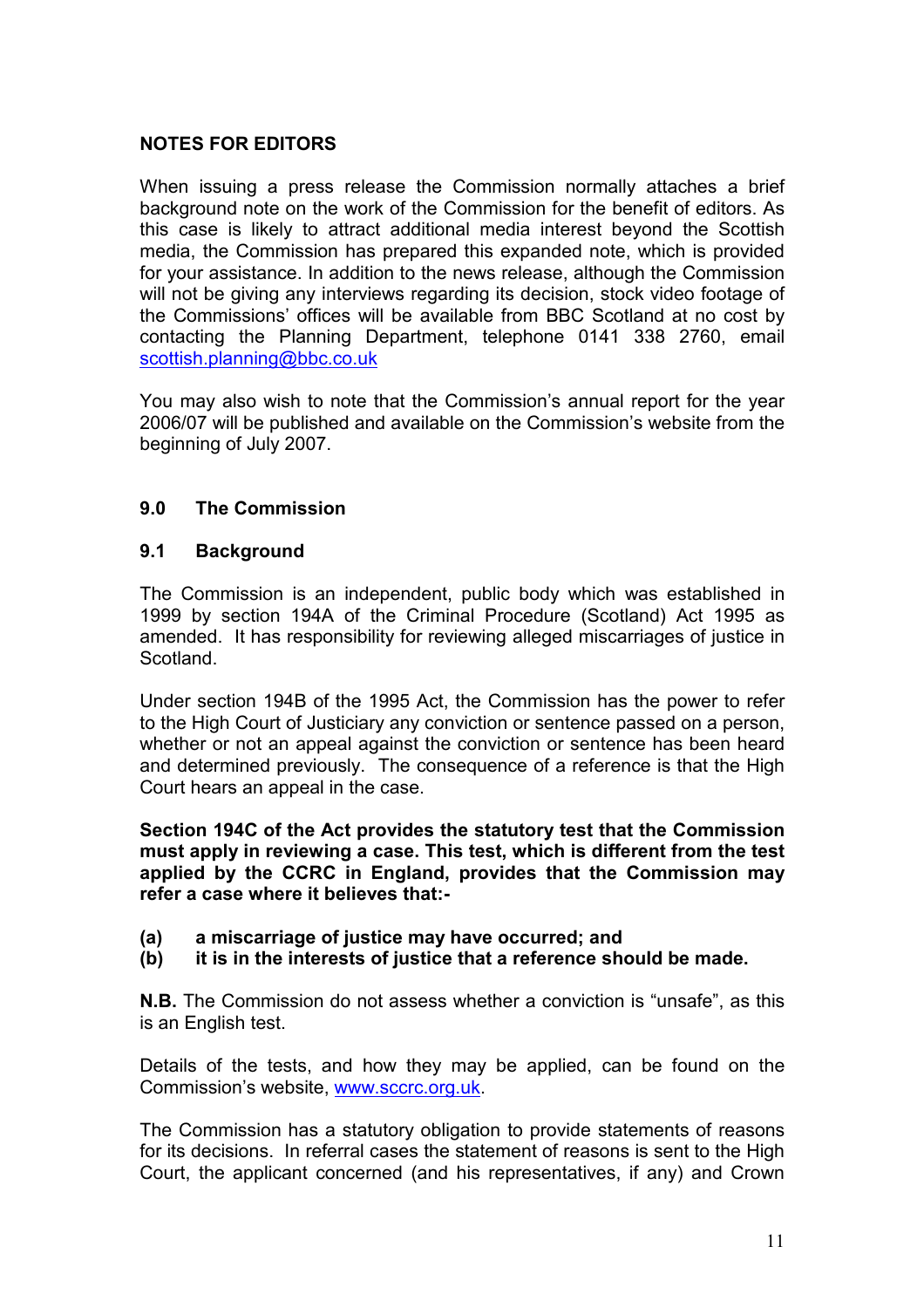Office. In cases in which the Commission decides not to refer a case, its statement of reasons is sent only to the applicant and any representatives.

A decision by the Commission to refer a case to the High Court does not guarantee the success of the subsequent appeal. A reference is simply an indication to the court that a miscarriage of justice may have occurred and that it is in the interests of justice for the court to consider the case. Once a decision is made by the Commission to refer a case its role in the matter is at an end and it is the responsibility of the applicant or his legal representatives to decide upon and formulate the grounds of appeal and thereafter to present the appeal.

In order to assist in its investigation of cases the Commission has the power to apply for an order from the High Court for the production of documents held by a person or public body. In addition, where a witness refuses to provide a statement the Commission may apply to a sheriff for a warrant compelling that person to do so. During 2006-07 the Commission did not require to use either of these powers.

The Commission operates under statutory non-disclosure provisions whereby, subject to certain statutory exceptions, it is a criminal offence for any Member of the Board or employee to disclose information obtained by the Commission in the exercise of any of its functions.

The Commission's governing legislation is posted on its website, www.sccrc.org.uk.

### 9.2 The Review Process

The Board of the Commission is responsible for deciding whether or not cases should be referred to the High Court. All applications received by the Commission are initially considered by the Chief Executive before a recommendation is made to the Board on whether or not to accept, reject or continue the case for further information.

If accepted for full review, the case is allocated to one or more Legal Officers and the investigation process commences in accordance with the Commission's case handling procedures. These procedures are set out in full on the Commission's website, www.sccrc.org.uk.

The main focus of reviews carried out by the Commission is the grounds presented by the applicant, although the Commission may investigate cases more widely if it considers this appropriate.

If the Commission decides not to refer a case to the High Court, an interim statement of reasons will be issued to the applicant and his representatives. The applicant is then given a period of 21 days in which to submit any further representations to the Commission. Any requests to extend this period will be considered by the Board of the Commission. If no further representations are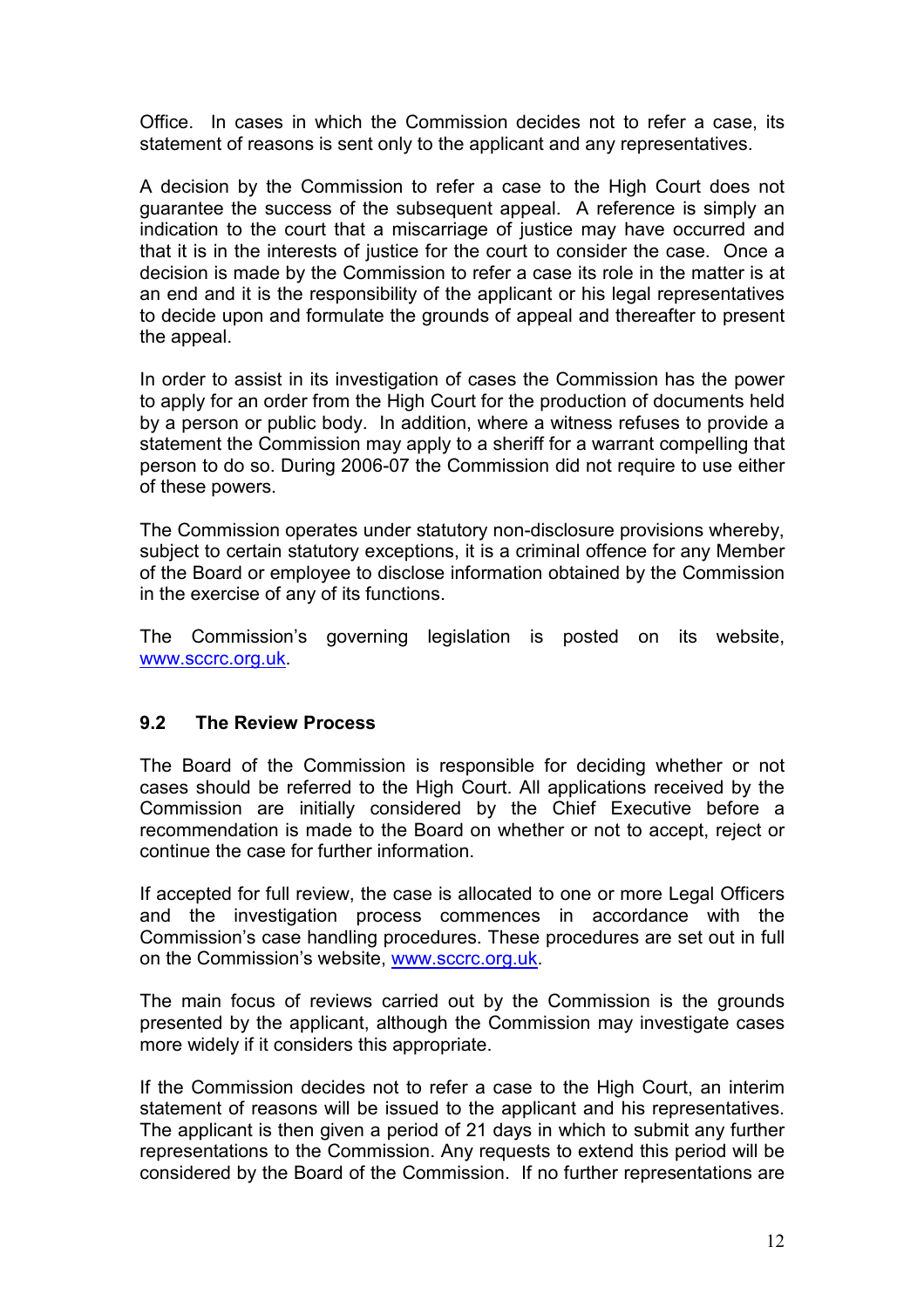submitted, a letter will be issued after the 21 day period has expired stating that the Commission has decided finally not to refer the case.

If further representations are submitted these are considered by the Commission which may decide to carry out further enquiries. If the Board of the Commission is of the view that no further issues have been raised which cause it to believe that a miscarriage of justice may have occurred then a supplementary statement of reasons is issued. This details any additional enquiries undertaken since the issue of the interim statement of reasons and confirms the decision not to refer the case to the High Court.

Where the Board of the Commission considers that the further representations suggest that a miscarriage of justice may have occurred, it may reverse its interim decision and refer the case to the High Court.

## 10.0 Case Statistics

### 10.1 Summary

As at 31 March 2007, the Commission had reviewed 841 cases, of which 67 were referred to the High Court. As at that date the Commission had received a total of 887 cases since its establishment in April 1999.

## 10.2 High Court Referrals

As at 31 March 2007, the Commission had referred a total of 67 cases to the High Court, 39 of which have so far been determined. Of these, 25 appeals have been granted, 11 rejected and 3 abandoned.

## 11.0 Board Members

The Board of the Commission currently operates with eight Members, one of whom is the Chair, all of whom are appointed by Royal Warrant on the advice of Scottish Ministers. Board Member appointments are made in line with the Code of Practice issued by the Commissioner for Public Appointments in **Scotland** 

The Chair of the Commission is the Very Reverend Graham Forbes CBE, Provost of St Mary's Cathedral, Edinburgh. Board Membership currently comprises: Sir Gerald Gordon Q.C. CBE; Sheriff Ruth Anderson Q.C.; Professor Peter Duff, Professor of Criminal Justice at Aberdeen University; Mr David Belfall, retired senior civil servant (Mr Belfall was not involved in the review of Mr Megrahi's case); Mr James MacKay, retired Deputy Chief Constable of Tayside Police; Mr Graham Bell Q.C.; and Mr Robert Anthony Q.C., who was appointed on 26 March 2007.

During 2006-07, a further 3 new Board Members were appointed in order to replace three outgoing Board Members in 2007-08. Professor Brian Caddy,